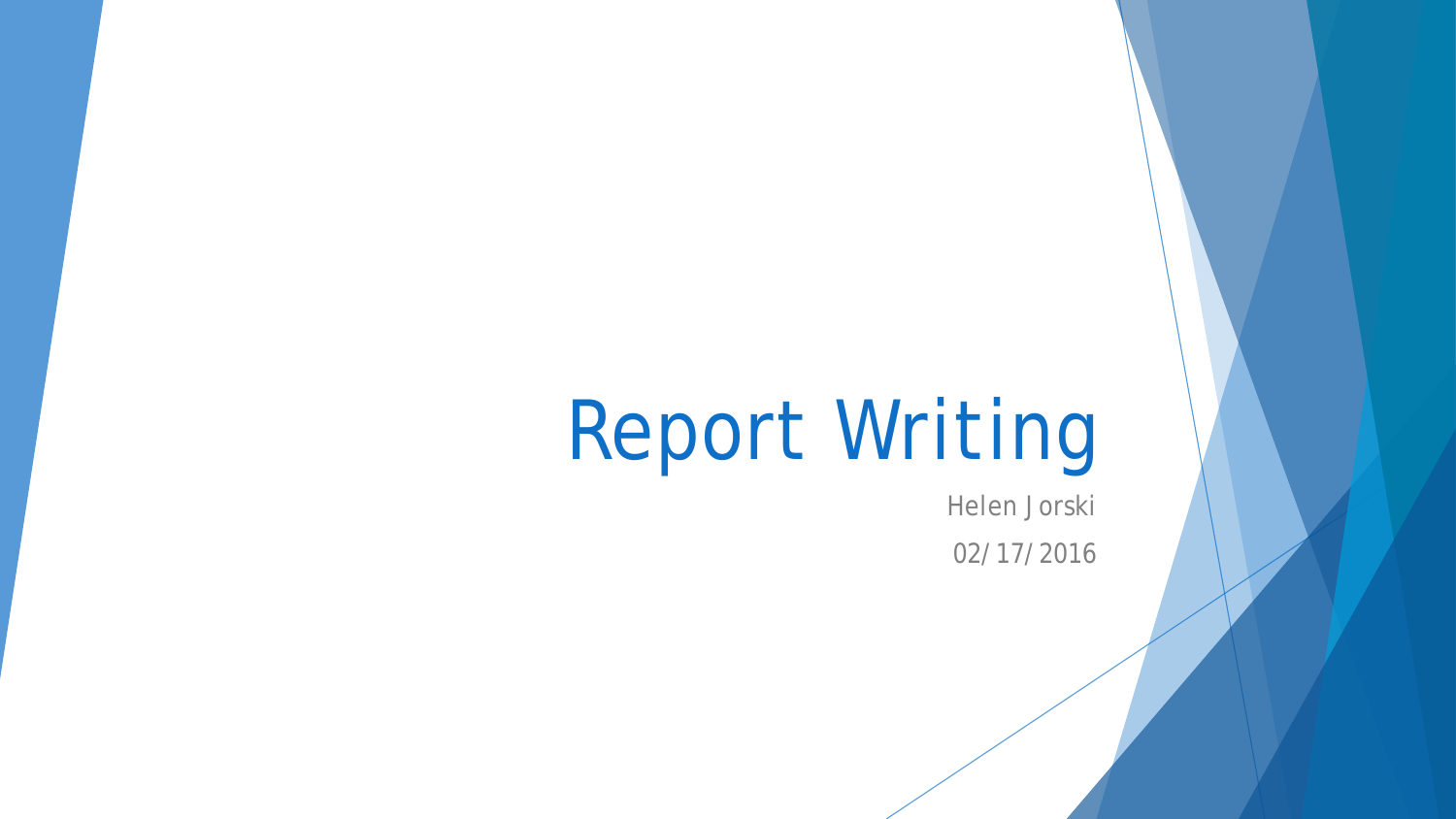# Event Sequence

- If Squad One responds enter EnRoute and Arrived times
- Enter all assessment "tests" and interventions (4-lead, 12-lead, BGL, lactate, temperature, EtCO2, advanced airway, O2, IV attempts, medications, etc)
- If possible, log intervention times in the monitor event log using the event button on the LifePack
- **Vital Signs:** Document initial and destination vital signs under the initial assessment and destination assessment sections –you DO NOT have to place these in the event sequence. If any **medications** administered or **invasive interventions** performed (cardioversion, pacing, advanced airway/RSI) enter before and after intervention vital signs in the event sequence. The ONLY other time vital signs must be listed in the event sequence is if it's pertinent to the patient's condition. Example: the patient complains of dizziness and is hypotensive. For billing purposes, if the pulse oximeter is used, list either a set of vital signs w/ SpO2 or pulse oximeter event in the sequence.
- Enter at least one Assessment or Initial Assessment event. You may enter multiple assessment events to document things such as lung sound auscultation, stroke assessment, repeat neurologic assessment, pain assessment, etc.
- Enter Report Called. **IF APPROPRIATE SELECT ALERT ACTIVATED**

Example: STEMI, Trauma, Stroke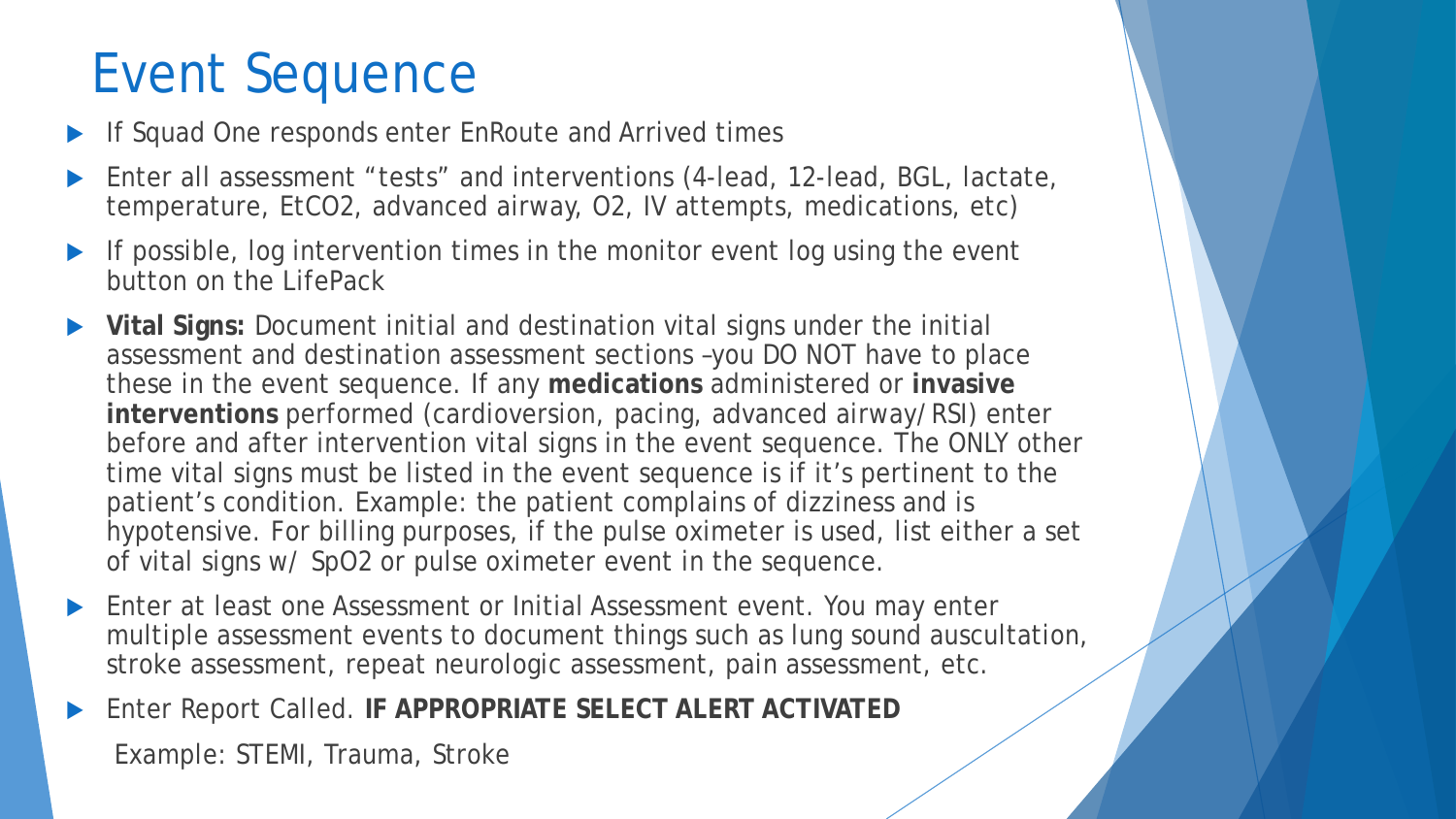# Key Points

 Be descriptive in one part of your report and refer to the area where you provide details

For example, 12-lead EKG must be listed in the event sequence and narrative, but you only have to provide your interpretation in one of those places

For physical exam you may be descriptive in the systemic information portion of the report or the narrative. Refer to whichever portion of the report you choose.

There will be overlap between assessment and treatment. For example, while BGL is considered an assessment, repeat BGLs may be directly related to the treatment you provide the patient. For situations with overlap place repeat/ongoing assessment findings either under assessment or treatment. Use your best judgement, create a cohesive report that you understand and could explain to others.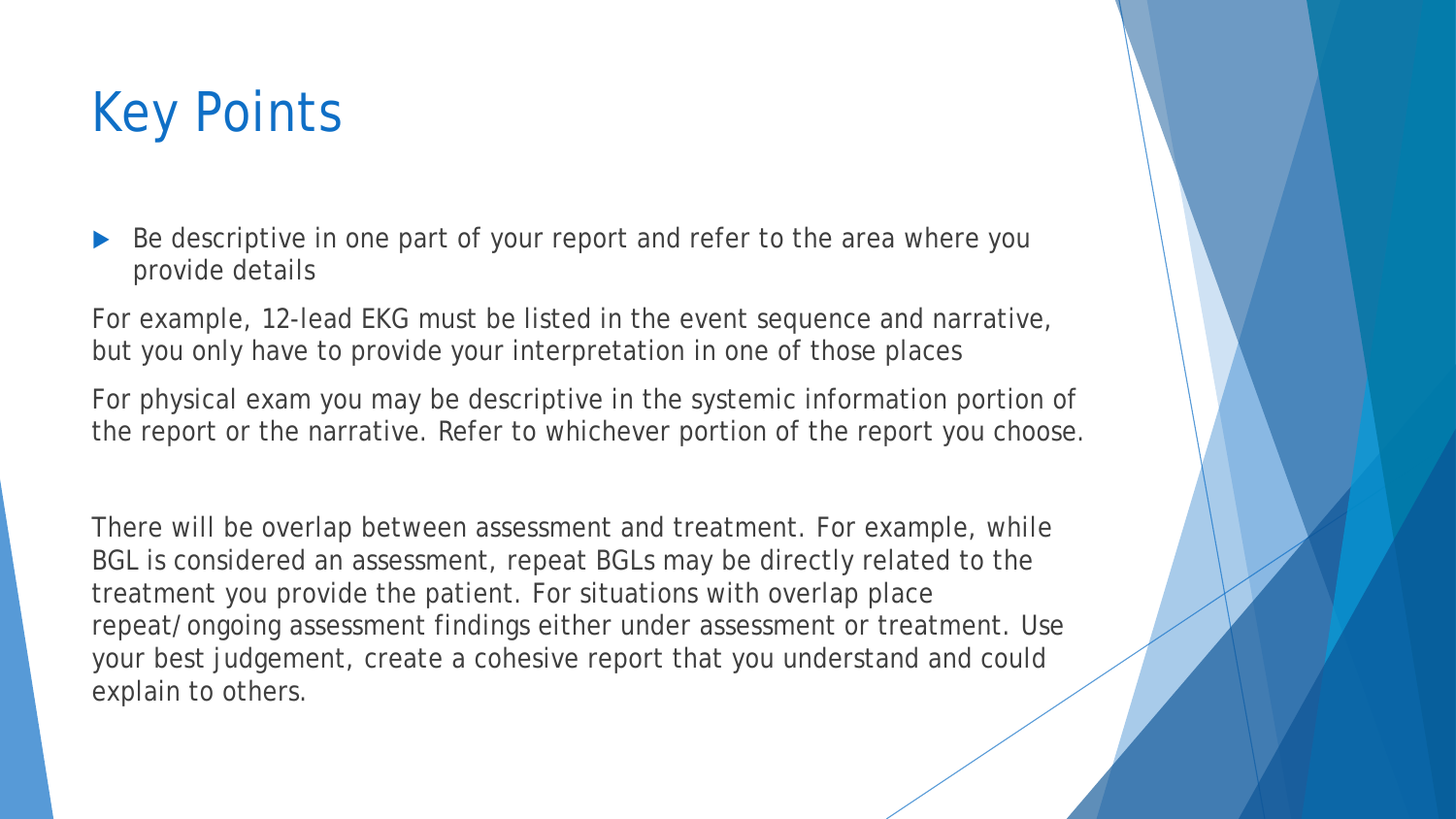# Narrative: 6 Headings

- Dispatch
- General Impression
- **Assessment**
- **F**reatment
- **Transport**
- **Transfer of Care**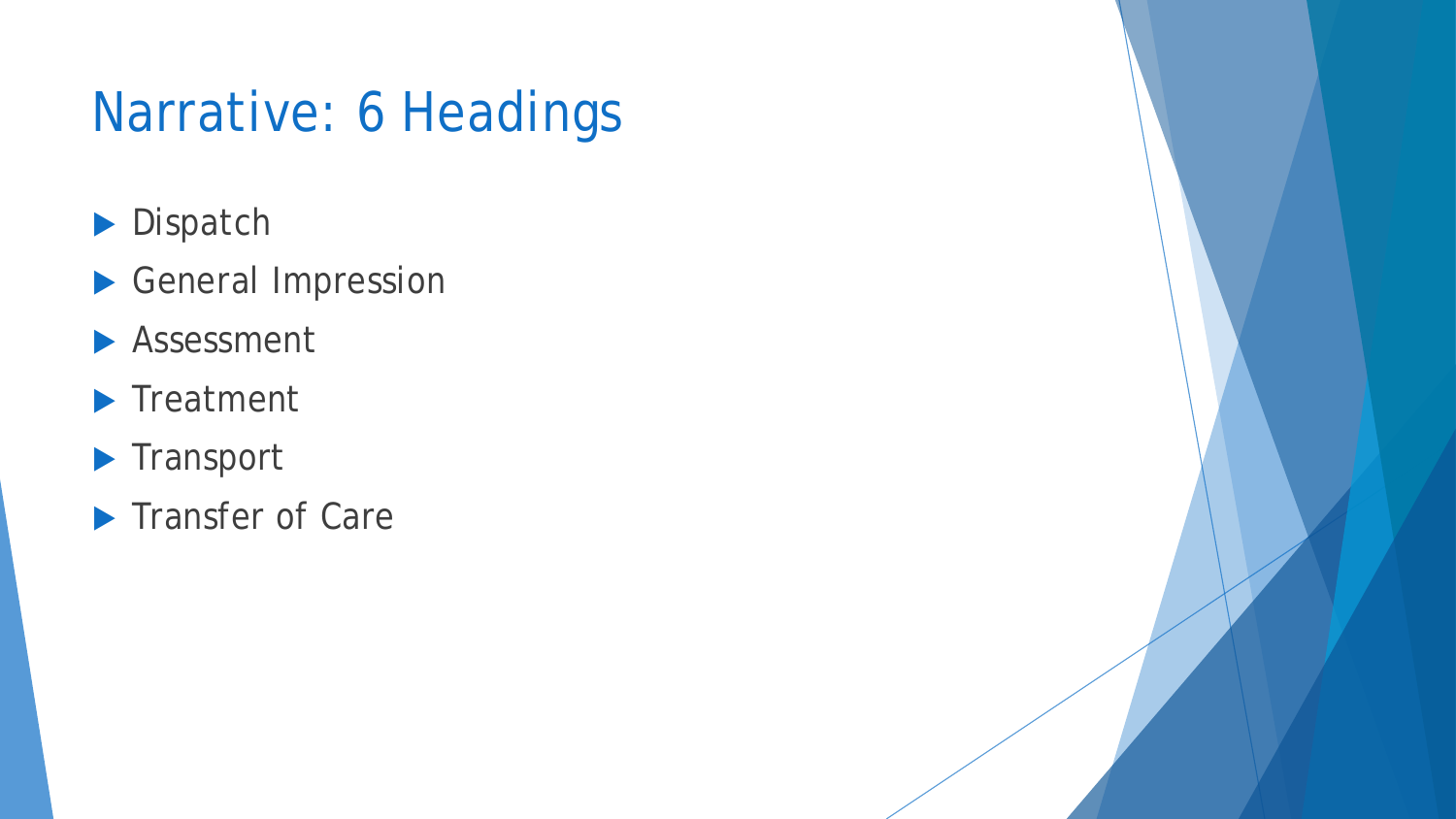# **Dispatch**

- Medic Number
- Response address and type
- Nature of call (dispatch information)
- Emergency or Non-emergency
- Explanation for any response time >10 min.
- Any other responders to the scene: squad one, fire department, law enforcement

M520 dispatched to the residential address listed above (you may refer above instead of re-typing the address) for an elderly male w/ weakness and possible UTI. M520 responded in emergency mode and arrived w/o incident. Forestbend FD responded and arrived after EMS.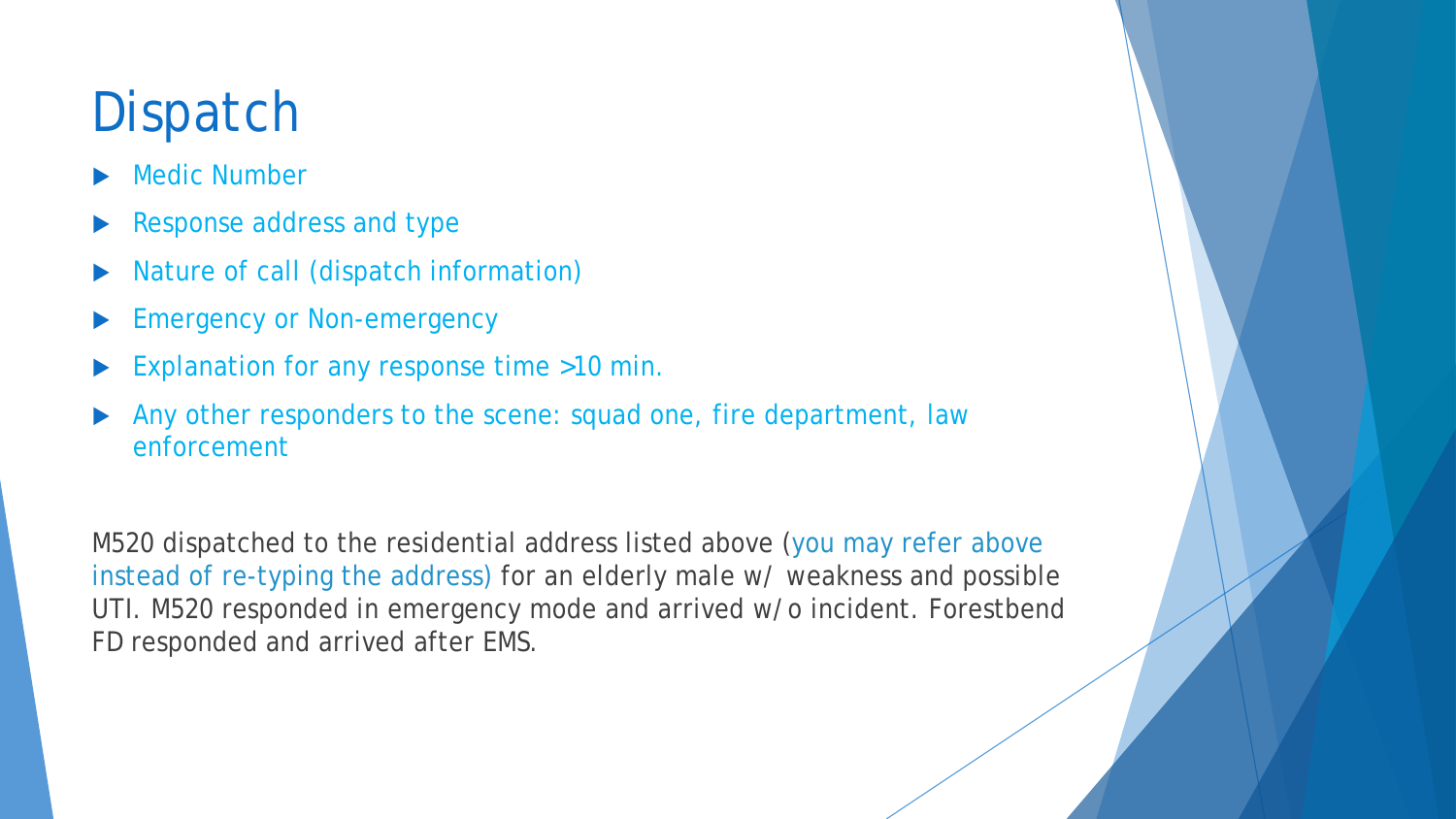## General Impression

- What did you find when you arrived on scene? Is the scene safe, are there any barriers to patient care?
- List any treatments, interventions, etc. performed by first responders prior to your arrival
- Describe the patient: age, gender, where you found them (position and place)
- State the patient's chief complaint
- Provide history of present illness
- Pain may be documented under General Impression or under Assessment.
- This portion of the report should be written in story/paragraph format

Arrived on scene to find (AOSTF) an 84 yo male, alert, sitting on a toilet. The pt. wife reported the pt. began running a fever on 2/6 and had become progressively weak. The wife stated the pt. had a 101.4 oF the previous afternoon and she gave him OTC Acetaminophen; she stated the pt. had not been running a fever that morning. The wife stated she had made an appointment w/ the pt. doctor for that afternoon but the pt. had become too weak to walk w/o significant assistance -the pt. is normally ambulatory w/ a walker. The wife reported the pt. has a history of chronic UTIs  $w\bar{V}$ previous sepsis and was currently prescribed a daily low-dose antibiotic.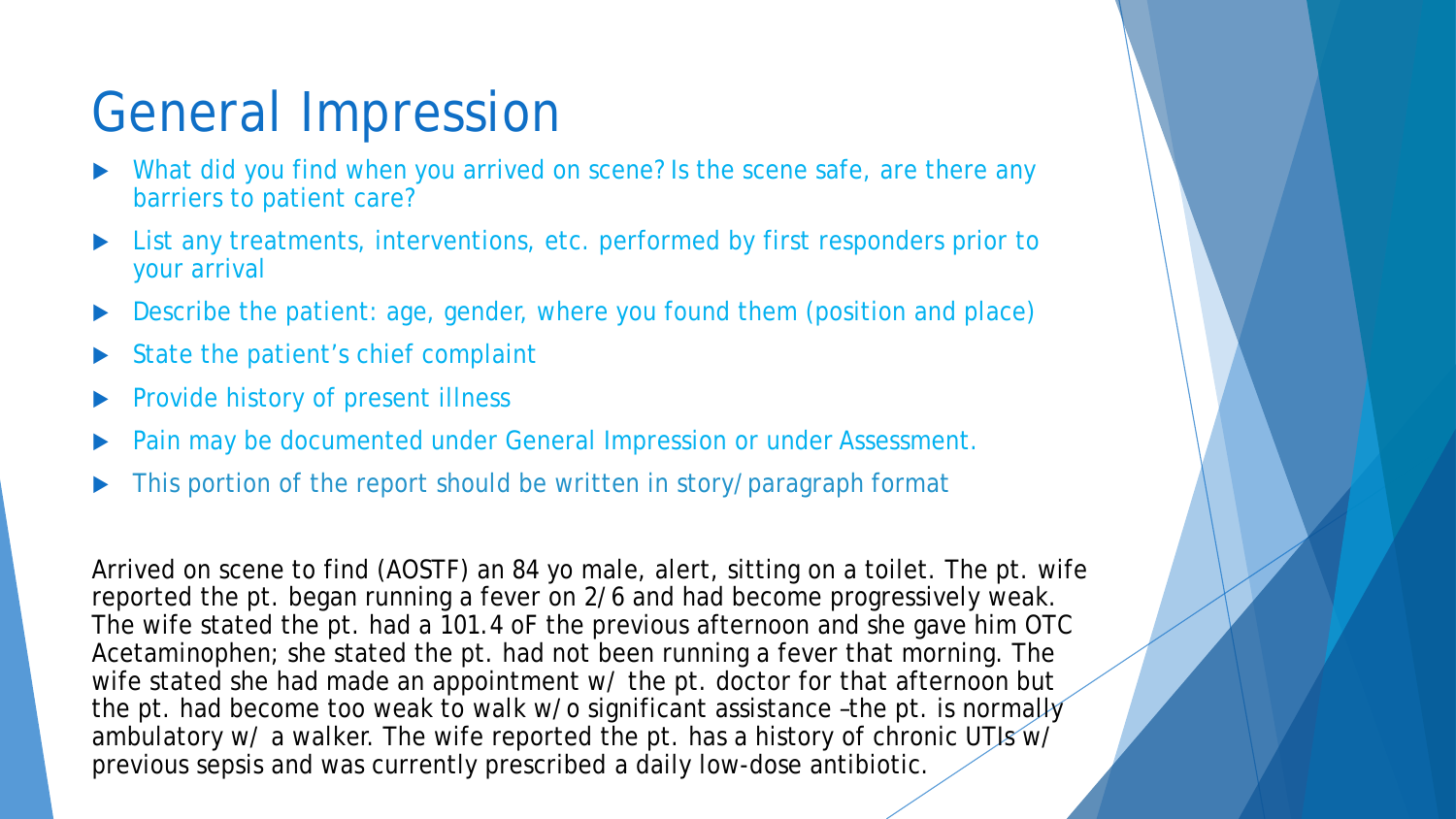#### Assessment

- **List protocol(s) followed during assessment**
- **Must use actual name of protocol!!!**
- **List differentials considered**
- **Do NOT refer to this as a "diagnosis!" Legally, we cannot diagnose a patient. This heading may be written as "differentials", "differentials assessed", or "differentials considered"**
- **Know your protocols! If you list a protocol as being followed for assessment you need to document an assessment finding for every item that protocol requires or an explanation for why that part of the protocol was skipped**
- Assessment includes initial and ongoing assessment findings. Changes directly related to a treatment performed should be documented under treatment.

Protocol(s) Followed: general medical illness, diabetic complication (sepsis considered, however as no findings consistent w/ sepsis found during assessment complete sepsis protocol no completed)

Differentials Considered: infection, sepsis, hypoglycemia, bradycardia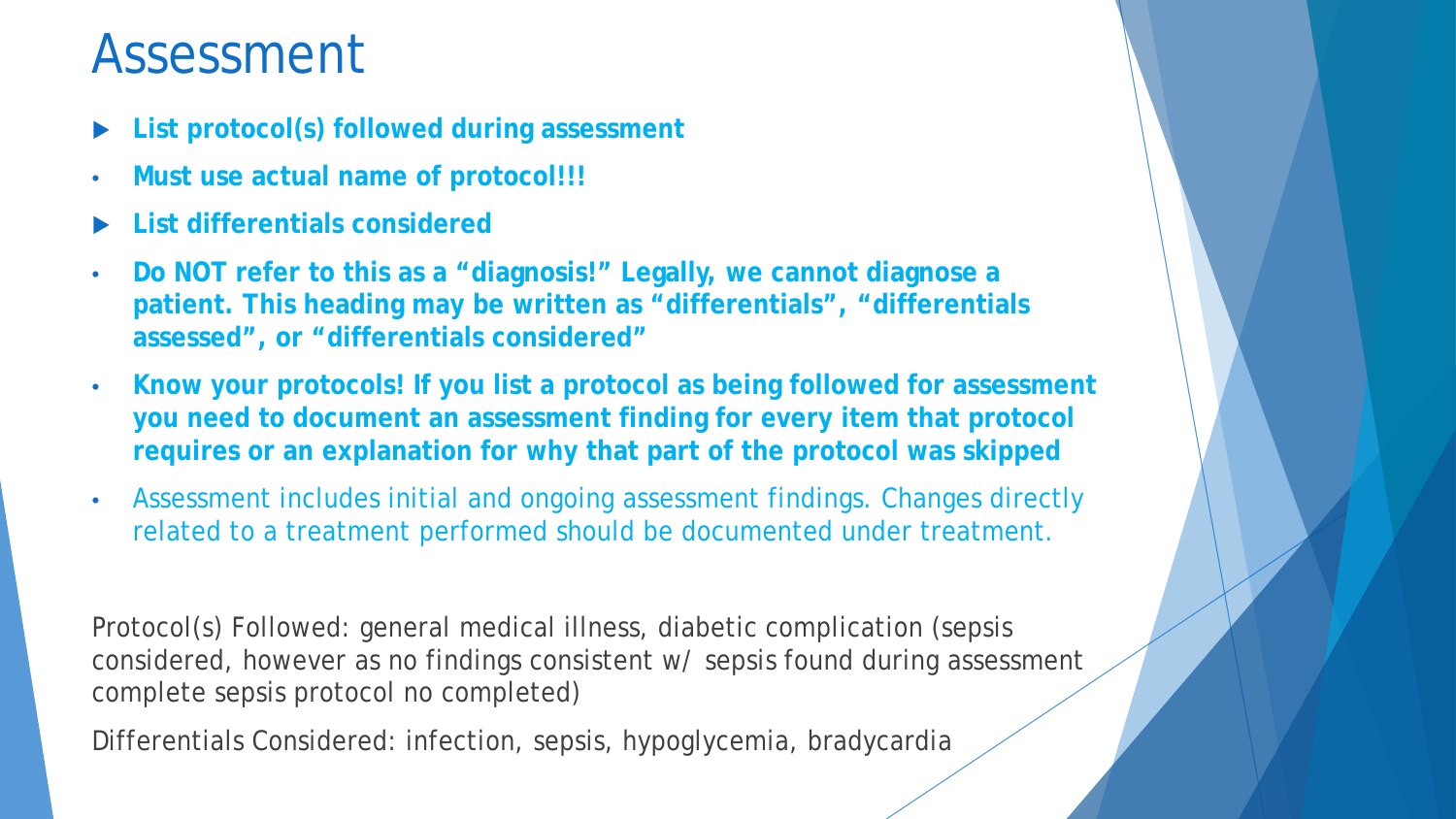## Assessment Continued

- ▶ List all assessments performed in line item format -you may refer to other portions of the report instead of re-typing every value. However, any abnormal findings should be described
- Assessment information may be listed by body system, in order of assessment, or any other **organized** system that works for you! You just must include:
- Mental Status
- Assessment of chief complaint (GI, stroke, chest pain, etc.)
- Lung sounds
- 4-lead EKG w/ interpretation
- 12-lead EKG w/ interpretation
- Pain –if not addressed in General Impression
- Vital signs (Explain if time from pt. contact to V/S is >5min)
- EtCO2 readings (if appropriate)
- Lactate level (if appropriate)
- Blood glucose level
- Last oral intake
- Temperature (if assessed)
- PMHx, medications, and allergies
- Physical exam (may refer to systemic information if no abnormal findings observed)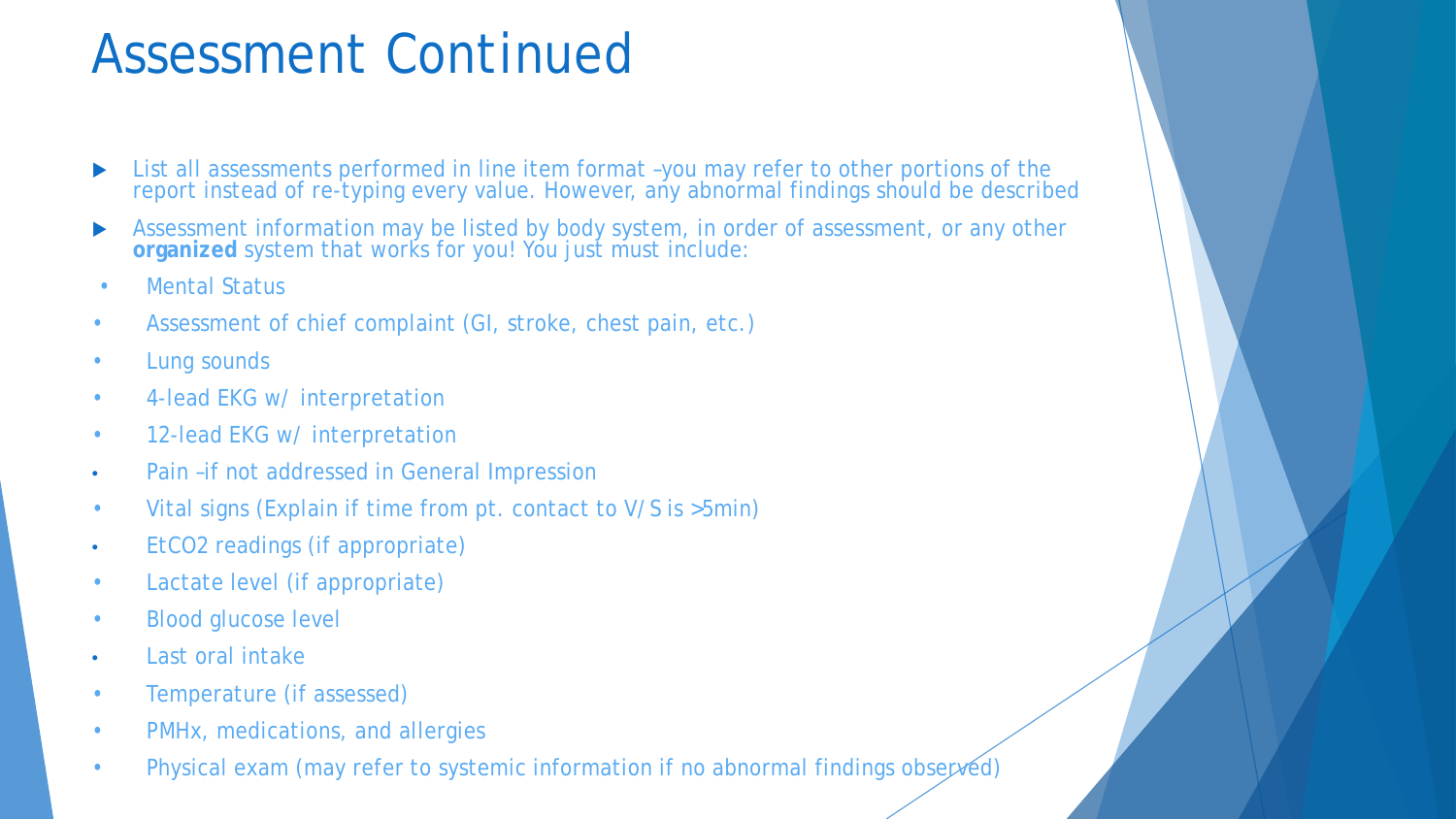#### Assessment Continued

Alert and oriented to person, place, and event. The pt. presented w/ some difficulty recalling the date and his social security number. The pt. wife reported he was sometimes forgetful.

The pt. denied any pain or discomfort. The pt. reported he felt weak and "shaky"

The pt. reported he urinated immediately prior to EMS arrival, the pt. denied any burning or pain w/ urination, the pt. denied any difficulty urinating or changes in urinary urge or frequency.

Upon palpation abdomen found to be soft and non-distended. Pt. denied abdominal or flank pain w/ palpation.

Skin dry, pale, warm to the touch –no apparent hyper or hypothermia, normal skin turgor

See systemic information for additional physical assessment

Lung sounds clear and equal in all lung fields, equal chest rise, respirations regular and non-labored. Lung sounds reassessed during fluid administration and remained unchanged.

Vital signs obtained –see event sequence and monitor sequence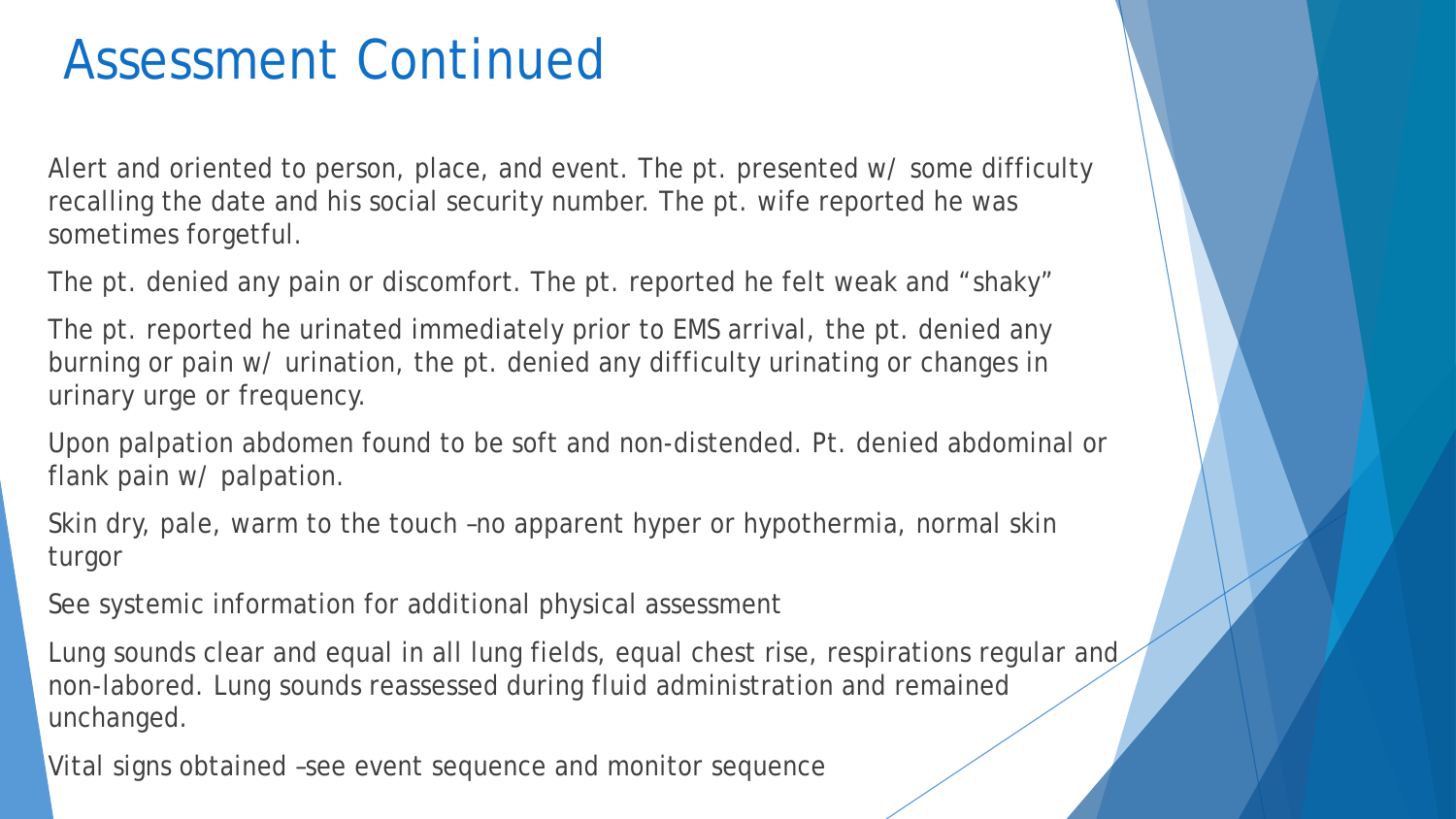4-lead EKG showed rhythm indicative of atrial fibrillation w/ RBBB. Continuous cardiac monitoring performed during transport w/no changes observed. HR range observed: 40-57 beats/min

12-lead EKG showed atrial fibrillation w/ criteria met for RBBB. Time to 12-lead EKG delayed as pt. was moved from the bathroom via stairchair prior to acquisition

Blood glucose level 27 mg/dL. Level improved to 50 mg/dL w/ oral glucose.

Pt. reported his last oral intake was the previous night.

Lactate level 0.8 mmol/dL. Venous sample

Temperature 97.6 oF oral

PMHx, medications, and allergies –see pt. information. The wife reported the pt. was compliant w/ all his medications. The wife reported the pt. required Rhythmol every 8 hr. and received his last dose at 1030 that morning.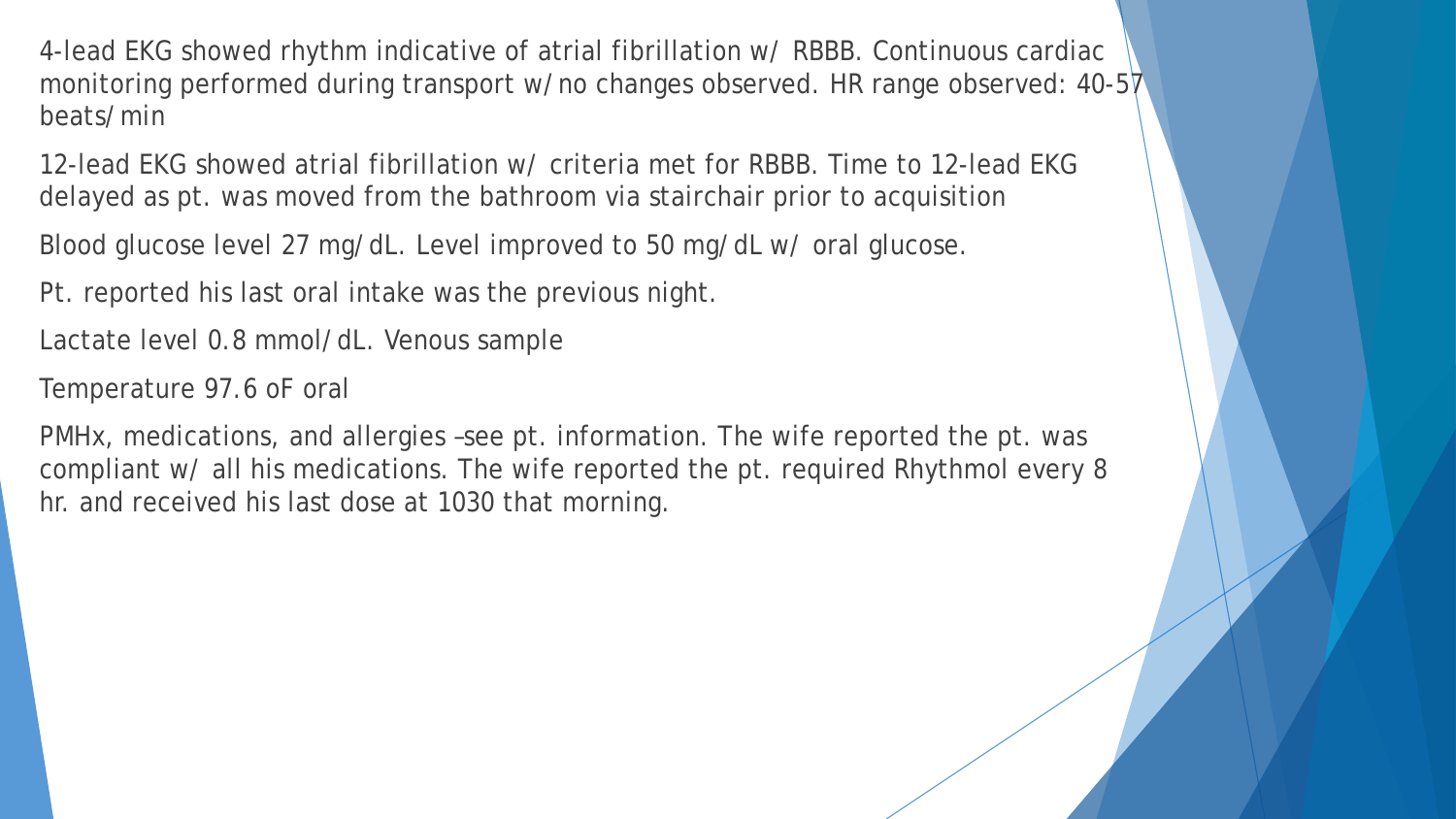#### Treatment

- **List the protocol(s) followed for treatment. This list may be different than the protocol list under assessment. For example, your assessment protocol may be General Trauma and your treatment protocols may be General Trauma and General Pain Management. Any treatments listed under the protocol that you do not perform should be document with a brief explanation**
- **Include O2, bandaging/splinting, spinal immobilization, IVs, medications**
- **Document result of every intervention**
- **Examples:**

**O2 at 4 L/min administered via nasal cannula. SpO2 improved from 93% RA to 97% R arm immobilized w/ SAM splint and Kerlix; secured w/ triangular bandage sling. PMS remained unchanged to the R hand**

**Spinal immobilization performed w/ c-collar and long backboard. PMSx4 remained unchanged after immobilization and after movement to M520** 

**50 mcg Fentanyl administered IVP. Pain level improved from 9 of 10 to 6 of 10**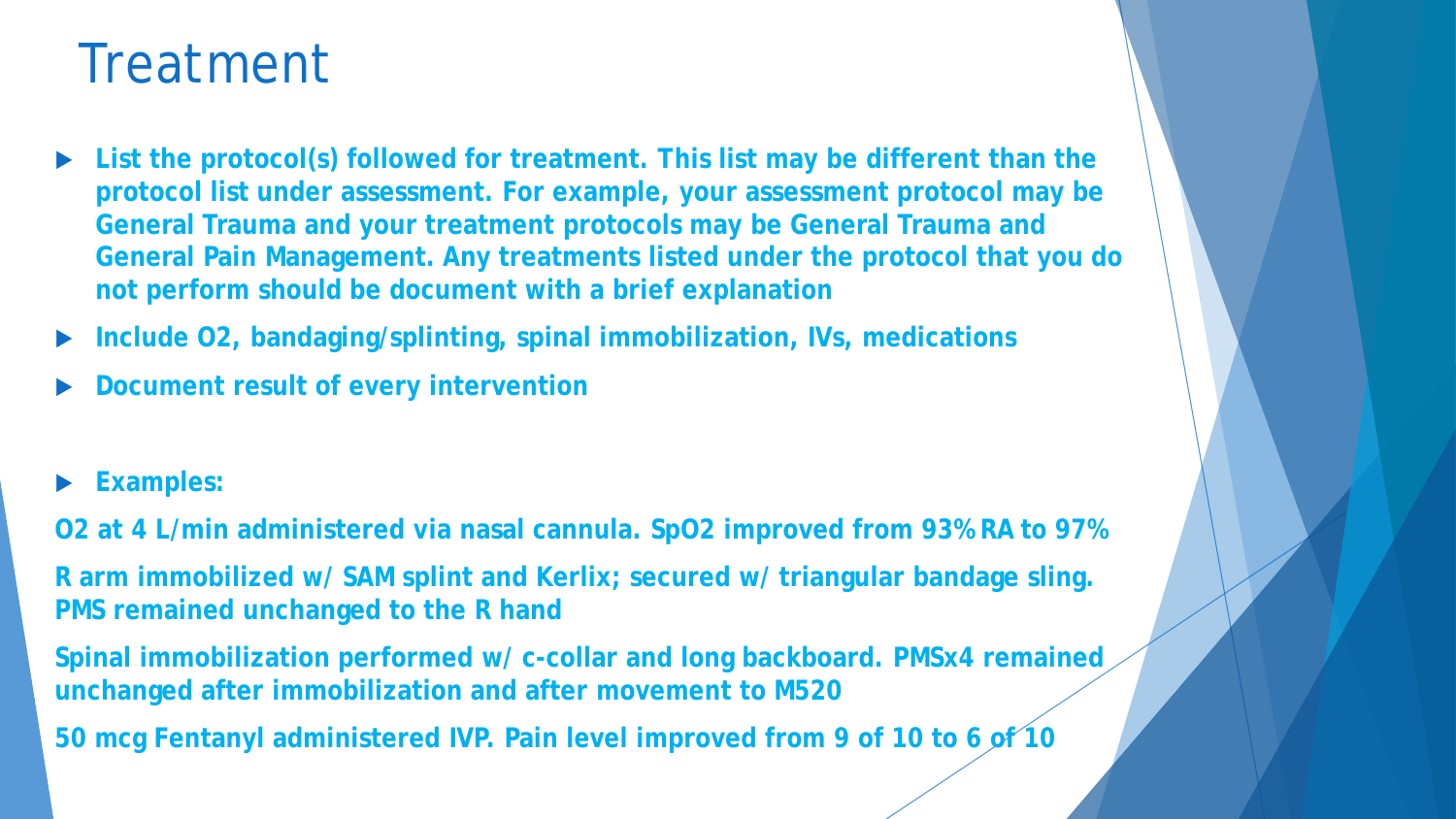## Treatment Continued

Protocol(s) followed: diabetic complication

18g IV attempted R AC w/o success

20g IV established R hand w/ saline lock and 10gtt set, rate bolus. The pt. received 200 mL normal saline IV drip. Lung sounds and pt. condition remained unchanged.

24 gm oral glucose administered PO. BGL improved from 27 mg/dL to 50 mg/dL

24 gm oral glucose administered PO. BGL found to be 49 mg/dL

As pt. BGL was improving w/ oral glucose and mental status remained unchanged no D50 or Glucagon was administered

As pt. presented w/ chronic atrial fibrillation and was currently taking a betablocker no attempts to increase pt. HR were made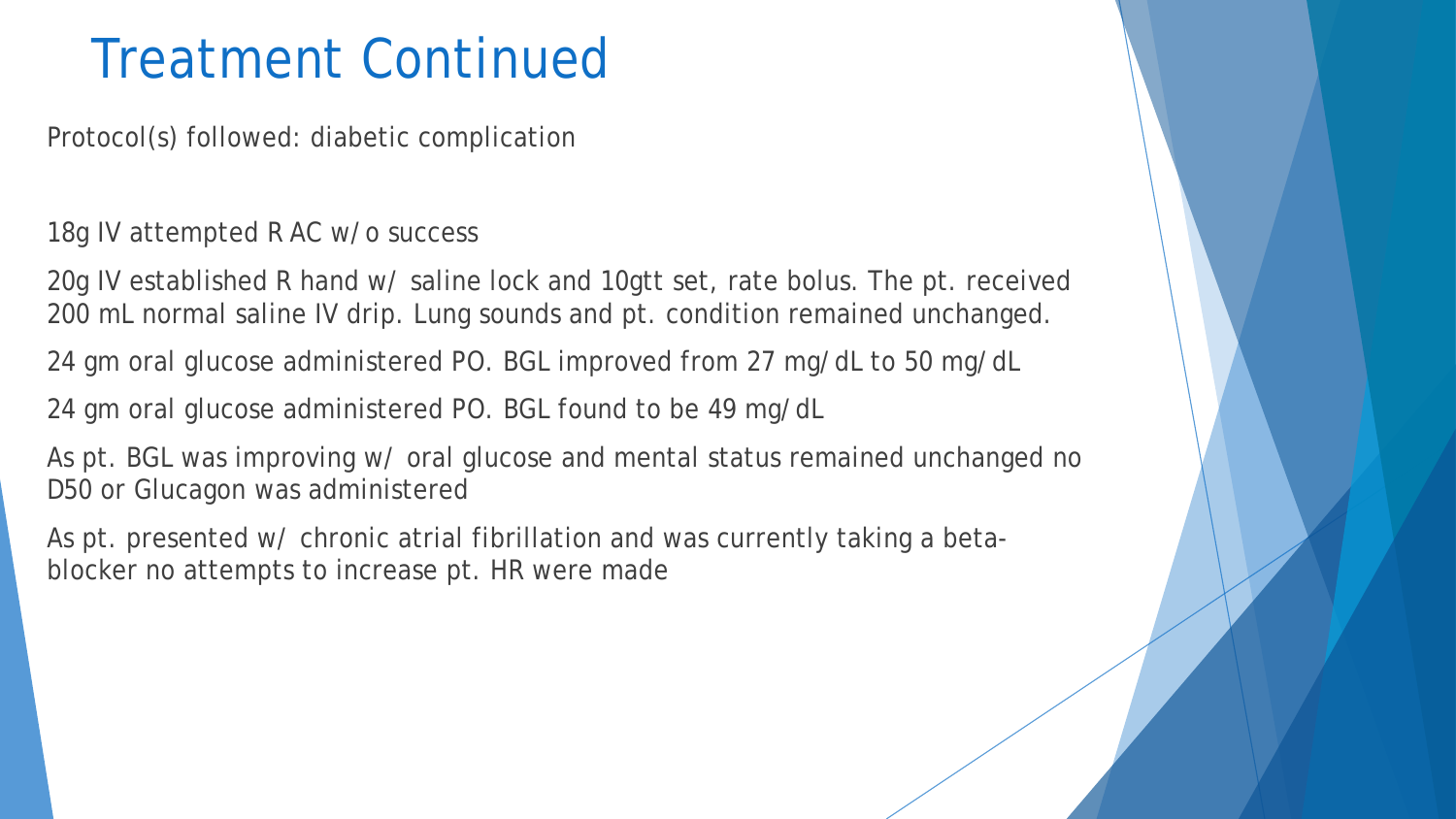## **Transport**

- If on scene time is >20 min justify the extended time
- Describe how the patient was moved to the ambulance
- Emergency or non-emergency transport
- Document report called to the receiving facility
- Document if patient condition changed

On scene time delayed as the pt. was moved from the bathroom to the stretcher via stair chair w/ the assistance of the FD. The pt. was moved to the stretcher and secured w/ straps and side-rails upright and locked. Stretcher locked into place in M520. The pt. was transported non-emergent safely and w/o incident. A report was called to the receiving facility during transport. The pt. blood sugar improved, condition remained otherwise unchanged.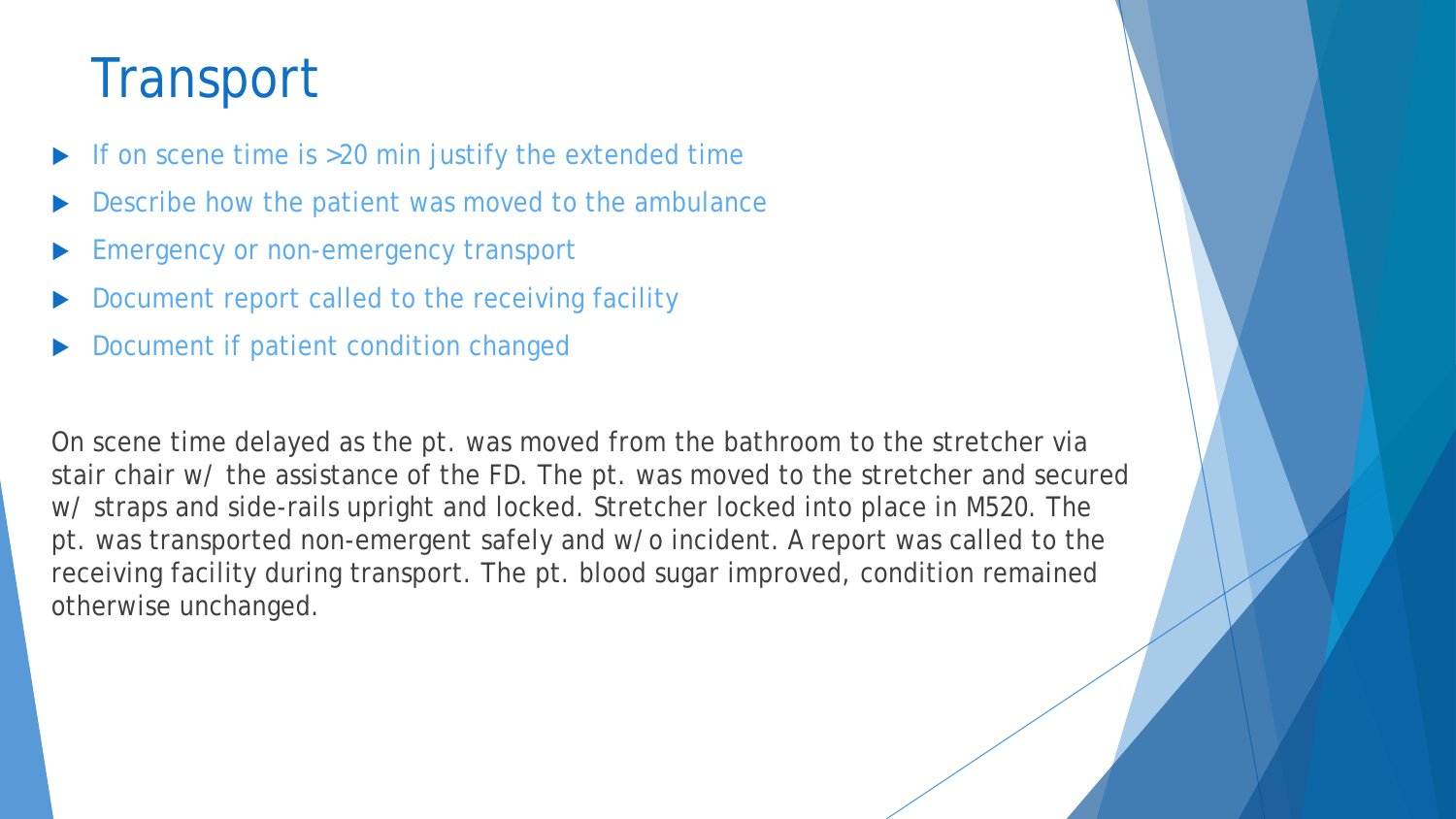## Transfer of Care

- List where you left the patient: hospital, room
- Document providing a patient report and obtaining appropriate signatures
- List any belongings left with the patient
- End the report

The pt. was transferred to care at CLRMC ER room #10. A verbal report was given to the receiving nurse. Signatures were obtained from the pt. and receiving nurse. The pt. was left w/ his home medication list. M520 returned to service.

EOR Helen Jorski, EMT-P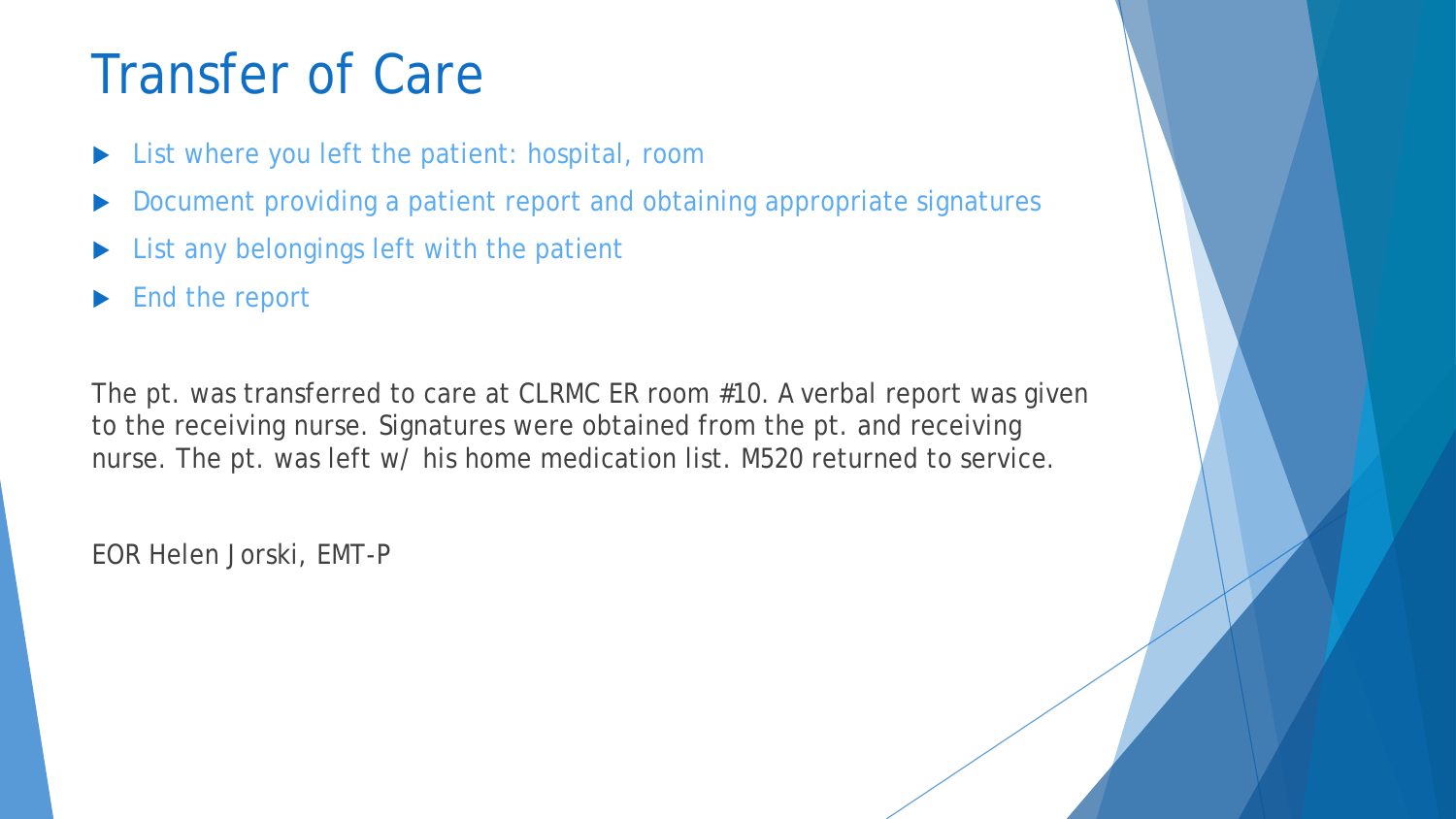## CPR Reports: Event Sequence

- **Enter every rhythm check in the event sequence. If possible document the time of** every rhythm check by printing a strip or logging a monitor event
- Enter every defibrillation performed. This time will automatically be listed under the monitor event log
- Enter every drug administered. If possible document the time by logging a monitor event
- Enter every airway intervention performed: initiation of BVM ventilations, suction, intubation, advanced airway, capnography. If possible document the times by logging a monitor event. The LifePack will provide a record of the time ETCO2 was established and periodic readings.
- Enter all other interventions (IO/IV, BGL, etc) If possible document the time by logging a monitor event